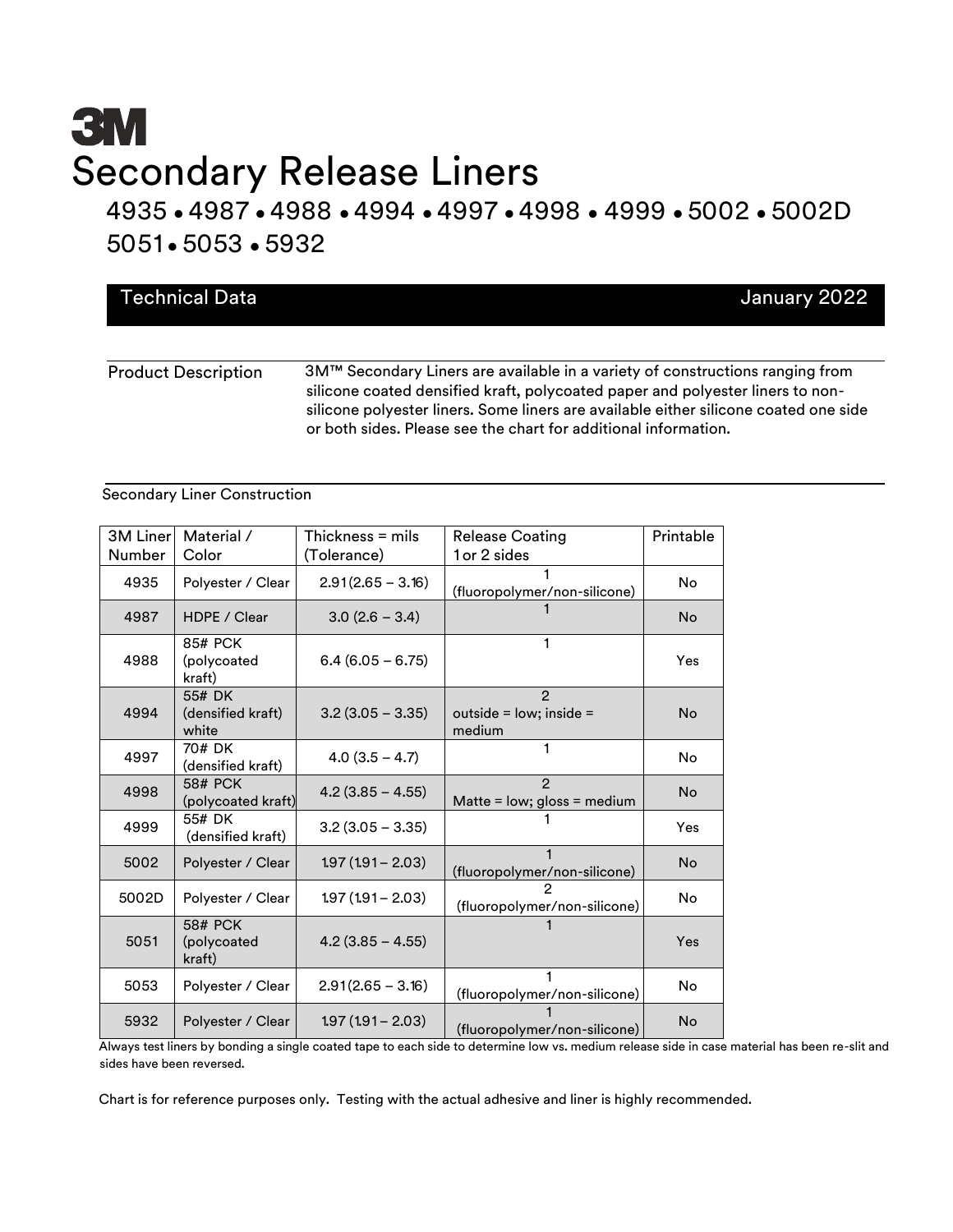4935 • 4987 • 4988 • 4994 • 4997 • 4998 • 5002 • 5002D • 5051 • 5053 • 5932

| zg<br>Si                 | $\frac{6}{2}$             | ŝ                          | 7385                       | $\S\$                    | ĝ.                       | 중식                         | 촾                          |                       | XDU 95                | 7706                     | <b>PA8PC</b>            | 9851            | 686                   | <b>BRRK</b>           | g,                         | $1000$                          | 806               | 6796                   | 9736                       | 竇                        | $2442$                   | <b>HE8</b>         | <b>JNBLIS</b>            | WZL6                     | 3880                     | <b>SA7UE</b>               | $\frac{56}{20}$          | 06612199              | <b>129/11/82</b>         | 909               | $7086$                      | ▒                          | <b>SOMP</b>         | Banc<br>C<br>PISPE                     | A/B8001                  | 5000000              | æs<br>        | $rac{38}{6}$             | $\mathbf{\hat{s}}$         | ଞ୍ଜି                       | adust Number                   |            |                    |                | Version 2022          |                                                                                                                                                                                                                                                                                                                                                                                                                                                                                                                                                                                                                                                                                                                                                                                                                                                                                                                                                                                                                                                                                                                                                                                                                                                                                                                                                                                                                                                                                                                                                                                                                                                                                                                                                                                                                                                                                                                                                                                                                                                                                                                                                                                                                                                                                                                                                                                                                                                                                                                                                                                                                                                                                                                                                                                                                                                                                                                                                                                          |                 |                                                                           |
|--------------------------|---------------------------|----------------------------|----------------------------|--------------------------|--------------------------|----------------------------|----------------------------|-----------------------|-----------------------|--------------------------|-------------------------|-----------------|-----------------------|-----------------------|----------------------------|---------------------------------|-------------------|------------------------|----------------------------|--------------------------|--------------------------|--------------------|--------------------------|--------------------------|--------------------------|----------------------------|--------------------------|-----------------------|--------------------------|-------------------|-----------------------------|----------------------------|---------------------|----------------------------------------|--------------------------|----------------------|---------------|--------------------------|----------------------------|----------------------------|--------------------------------|------------|--------------------|----------------|-----------------------|------------------------------------------------------------------------------------------------------------------------------------------------------------------------------------------------------------------------------------------------------------------------------------------------------------------------------------------------------------------------------------------------------------------------------------------------------------------------------------------------------------------------------------------------------------------------------------------------------------------------------------------------------------------------------------------------------------------------------------------------------------------------------------------------------------------------------------------------------------------------------------------------------------------------------------------------------------------------------------------------------------------------------------------------------------------------------------------------------------------------------------------------------------------------------------------------------------------------------------------------------------------------------------------------------------------------------------------------------------------------------------------------------------------------------------------------------------------------------------------------------------------------------------------------------------------------------------------------------------------------------------------------------------------------------------------------------------------------------------------------------------------------------------------------------------------------------------------------------------------------------------------------------------------------------------------------------------------------------------------------------------------------------------------------------------------------------------------------------------------------------------------------------------------------------------------------------------------------------------------------------------------------------------------------------------------------------------------------------------------------------------------------------------------------------------------------------------------------------------------------------------------------------------------------------------------------------------------------------------------------------------------------------------------------------------------------------------------------------------------------------------------------------------------------------------------------------------------------------------------------------------------------------------------------------------------------------------------------------------------|-----------------|---------------------------------------------------------------------------|
| $\delta h$               | $\delta$                  | ðì.                        | $\delta h$                 | $\approx$                | ð.                       | ðì,                        | $\delta h$                 |                       |                       | $\sim$                   |                         | äão             |                       |                       |                            | $\mathop{\mathrm{ss}}\nolimits$ | $\mathbb{S}^n$    | $\widehat{\mathbb{R}}$ | <sub>10</sub>              |                          | М                        | â                  | c,                       | ĥ.                       | c,                       |                            |                          |                       |                          |                   | k.                          |                            |                     | ь.<br>$\equiv$                         |                          | $\ddot{\phantom{0}}$ |               |                          | $\sim$                     |                            | Adhesie<br>Thickness<br>(fff g |            |                    |                |                       |                                                                                                                                                                                                                                                                                                                                                                                                                                                                                                                                                                                                                                                                                                                                                                                                                                                                                                                                                                                                                                                                                                                                                                                                                                                                                                                                                                                                                                                                                                                                                                                                                                                                                                                                                                                                                                                                                                                                                                                                                                                                                                                                                                                                                                                                                                                                                                                                                                                                                                                                                                                                                                                                                                                                                                                                                                                                                                                                                                                          |                 |                                                                           |
| <b>HRRMP</b>             | <b>YHBLSE</b>             | YHBLovTenp<br>Apply        | HBMoffed                   | HBMoffed                 | $4-98M$                  | <b>HBM-P</b>               | WBG-P                      |                       | Specially             | Silicone                 | Plasticer               | $\frac{300}{5}$ | $\mathbb{S}$          | $\mathbin{\mathbb S}$ | $\mathbb{S}$               | $\frac{\omega_2}{\omega_1}$     | $\mathbb{S}^2_0$  | g                      | $\mathbb{S}$               | $\mathbb{S}$             | $\widetilde{\mathbf{g}}$ | $\mathcal{E}$      | $\frac{1}{2}$            | $\frac{1}{20000}$        | $\frac{1}{2}$            | $33\,\mathrm{TE}$          | $\mathop{\mathbb{S}}$    | $\mathop{\mathbb{S}}$ | $\mathop{\mathbb{S}}$    | $\boxtimes$       | $\Xi$                       | $2000$                     | $3000$              | 841.6100<br>BH, dVO).                  | $\widetilde{\Xi}$        | $\tilde{\Xi}$        | $\vec{e}$     | $\vec{\mathbf{s}}$       | $\vec{\mathbf{s}}$         | $\vec{\mathbf{s}}$         | Жŧ                             |            | Liner<br>Thickness |                | Liner<br>Description  |                                                                                                                                                                                                                                                                                                                                                                                                                                                                                                                                                                                                                                                                                                                                                                                                                                                                                                                                                                                                                                                                                                                                                                                                                                                                                                                                                                                                                                                                                                                                                                                                                                                                                                                                                                                                                                                                                                                                                                                                                                                                                                                                                                                                                                                                                                                                                                                                                                                                                                                                                                                                                                                                                                                                                                                                                                                                                                                                                                                          | Liner#          |                                                                           |
|                          | $\overline{a}$            | ah.                        | $\mathbf{a}$               | o,                       | $\overline{a}$           | $\sim$                     | ç,                         |                       |                       | $\infty$                 | ok                      |                 | $\tilde{\phantom{a}}$ | $\Rightarrow$         | $\circ$                    | ah                              | g                 | $\Rightarrow$          | $\Rightarrow$              | $\mathbb{S}0$            | cn,                      |                    | as<br>8                  | $\infty$                 | z                        | $\mathbb{S}^2_0$           | ah                       | 38                    |                          | 4                 |                             |                            |                     | $\epsilon$                             | r3                       | œ                    |               | $\tilde{\phantom{a}}$    |                            |                            | Room Temp                      | <b>Jah</b> |                    |                |                       |                                                                                                                                                                                                                                                                                                                                                                                                                                                                                                                                                                                                                                                                                                                                                                                                                                                                                                                                                                                                                                                                                                                                                                                                                                                                                                                                                                                                                                                                                                                                                                                                                                                                                                                                                                                                                                                                                                                                                                                                                                                                                                                                                                                                                                                                                                                                                                                                                                                                                                                                                                                                                                                                                                                                                                                                                                                                                                                                                                                          |                 |                                                                           |
|                          |                           |                            |                            | oh.                      |                          |                            |                            |                       |                       | $\bar{a}$                | ē                       | e.              |                       | $\mathfrak{g}_3$      | $\Rightarrow$              | a,                              | ∾.                | $\Rightarrow$          | $\mathfrak{r}\mathfrak{s}$ | æ                        | $\overline{a}$           |                    | A                        |                          | $\Rightarrow$            | $\mathbbmss{S}$            | $\approx$                | $\mathbb{S}^2$        |                          | $\overline{a}$    |                             |                            |                     |                                        |                          |                      |               |                          |                            |                            | $360/108$                      | 3day       | 29 mil (0.07 mm)   | Costed Iside   | Slicone Free          | 29 mil Polyester                                                                                                                                                                                                                                                                                                                                                                                                                                                                                                                                                                                                                                                                                                                                                                                                                                                                                                                                                                                                                                                                                                                                                                                                                                                                                                                                                                                                                                                                                                                                                                                                                                                                                                                                                                                                                                                                                                                                                                                                                                                                                                                                                                                                                                                                                                                                                                                                                                                                                                                                                                                                                                                                                                                                                                                                                                                                                                                                                                         | \$89            |                                                                           |
| $\widetilde{\texttt{c}}$ | $\widetilde{\texttt{c}}$  | $\widetilde{\Xi}$          | $\widetilde{\Xi}$          | $\widetilde{\texttt{c}}$ | $\Xi$                    | $\widetilde{\mathfrak{s}}$ | $\equiv$                   |                       | š.                    | $\widetilde{\Xi}$        | 3                       | š               | $\leq$                | $\Xi$                 | $\widetilde{\Xi}$          | $\widetilde{\texttt{c}}$        | š                 | $\mathfrak S$          | $\widetilde{\Xi}$          | $\widetilde{\texttt{c}}$ | $\leq$                   | š                  | $\widetilde{\textbf{c}}$ | $\widetilde{\textbf{c}}$ | $\widetilde{\textbf{c}}$ | $\widetilde{\Xi}$          | $\widetilde{\texttt{c}}$ | š                     | $\widetilde{\textbf{c}}$ | $\widetilde{\Xi}$ | $\widetilde{\Xi}$           | $\widetilde{\texttt{c}}$   | š                   | $\widetilde{\mathfrak{S}}$<br>$\equiv$ | $\widetilde{\texttt{c}}$ | $\widetilde{\Xi}$    | š             | $\equiv$                 | $\widetilde{\mathfrak{S}}$ | $\widetilde{\mathfrak{S}}$ | Room Temp                      | Yah        |                    |                |                       |                                                                                                                                                                                                                                                                                                                                                                                                                                                                                                                                                                                                                                                                                                                                                                                                                                                                                                                                                                                                                                                                                                                                                                                                                                                                                                                                                                                                                                                                                                                                                                                                                                                                                                                                                                                                                                                                                                                                                                                                                                                                                                                                                                                                                                                                                                                                                                                                                                                                                                                                                                                                                                                                                                                                                                                                                                                                                                                                                                                          |                 |                                                                           |
| $\widetilde{\Xi}$        | $\widetilde{\texttt{c}}$  | $\widetilde{\mathfrak{S}}$ | $\widetilde{\mathfrak{S}}$ | $\Xi$                    | $\Xi$                    | $\Xi$                      | $\widetilde{\mathfrak{S}}$ |                       | $\leq$                | $\widetilde{\texttt{c}}$ | š                       | š               | $\Xi$                 | š                     | $\widetilde{\mathfrak{s}}$ | $\leq$                          | š                 | š                      | $\widetilde{\mathfrak{S}}$ | š                        | š                        | š                  | $\Xi$                    | $\equiv$                 | $\widetilde{\Xi}$        | $\widetilde{\mathfrak{s}}$ | $\Xi$                    | š                     | š                        | š                 | $\Xi$                       | $\widetilde{\mathfrak{S}}$ | š                   | $\widetilde{\Xi}$<br>$\equiv$          | $\Xi$                    | š                    | š             | $\Xi$                    | $\widetilde{\mathfrak{S}}$ | $\widetilde{\mathfrak{s}}$ | 2607.1700                      | 3 day      | 3.0 ml (0.07 mm)   | Coated Iside   |                       | 30 ml HDPE Film                                                                                                                                                                                                                                                                                                                                                                                                                                                                                                                                                                                                                                                                                                                                                                                                                                                                                                                                                                                                                                                                                                                                                                                                                                                                                                                                                                                                                                                                                                                                                                                                                                                                                                                                                                                                                                                                                                                                                                                                                                                                                                                                                                                                                                                                                                                                                                                                                                                                                                                                                                                                                                                                                                                                                                                                                                                                                                                                                                          | 80              |                                                                           |
| $\bar{\mathbf{a}}$       | $\approx$                 | 88                         |                            |                          |                          |                            |                            |                       | æ,                    | 盲                        | 盲                       | 98              | $\Rightarrow$         |                       | 盲                          |                                 |                   | æ.                     | ₿                          | ė.                       |                          | æ                  | ≊                        |                          |                          |                            | 氰                        |                       | ₿                        | æ,                | $\thickapprox$              | జ                          | æ                   | $\bar{\mathbf{a}}$                     | 5                        | æ                    | a,            | $\circ$                  | æ                          | æ                          | Room Temp                      | ydy        |                    |                |                       |                                                                                                                                                                                                                                                                                                                                                                                                                                                                                                                                                                                                                                                                                                                                                                                                                                                                                                                                                                                                                                                                                                                                                                                                                                                                                                                                                                                                                                                                                                                                                                                                                                                                                                                                                                                                                                                                                                                                                                                                                                                                                                                                                                                                                                                                                                                                                                                                                                                                                                                                                                                                                                                                                                                                                                                                                                                                                                                                                                                          |                 |                                                                           |
| $\cong$                  | 88                        | ė                          |                            |                          | ø                        |                            |                            |                       | s.                    |                          | 頁                       | ×.              | $\Rightarrow$         |                       | È.                         |                                 |                   |                        | 当                          | æ                        |                          | $\thickapprox$     |                          | È.                       |                          |                            | È.                       |                       | ₿                        | g                 | $\overrightarrow{\text{a}}$ | 2                          | $\overline{\omega}$ | $\frac{1}{65}$                         |                          | Ø,                   | ಹ             |                          |                            |                            | $360L/4683$                    | 3 dij      | 64 mil (0.6 mm)    | Costed fside   |                       | 83# Polycoated Kraft                                                                                                                                                                                                                                                                                                                                                                                                                                                                                                                                                                                                                                                                                                                                                                                                                                                                                                                                                                                                                                                                                                                                                                                                                                                                                                                                                                                                                                                                                                                                                                                                                                                                                                                                                                                                                                                                                                                                                                                                                                                                                                                                                                                                                                                                                                                                                                                                                                                                                                                                                                                                                                                                                                                                                                                                                                                                                                                                                                     | 훓               |                                                                           |
|                          | b.                        | $\mathfrak{S}$             | $\rightleftarrows$         |                          |                          |                            |                            |                       | $\Rightarrow$         | 当                        | $\sim$                  | Σ,              | $\rightarrow$         |                       | $\tilde{\phantom{a}}$      | ಹ                               | ನ                 | z,                     |                            | ₹,                       | $\widetilde{\textbf{c}}$ |                    |                          |                          | $\frac{1}{65}$           | 盲                          | $\sim$                   | sa,                   | a.                       |                   | $\overline{a}$              | 8                          | ă,                  | a,<br>$\Delta\omega$                   |                          | z,                   |               | دے                       | z.                         |                            | Room Temp                      | 3di        |                    |                |                       |                                                                                                                                                                                                                                                                                                                                                                                                                                                                                                                                                                                                                                                                                                                                                                                                                                                                                                                                                                                                                                                                                                                                                                                                                                                                                                                                                                                                                                                                                                                                                                                                                                                                                                                                                                                                                                                                                                                                                                                                                                                                                                                                                                                                                                                                                                                                                                                                                                                                                                                                                                                                                                                                                                                                                                                                                                                                                                                                                                                          |                 |                                                                           |
|                          | $\overline{a}$            | $\Rightarrow$              | $\Rightarrow$              |                          |                          |                            |                            |                       | å,                    | 盲                        | $\bar{\phantom{a}}$     |                 | $\tilde{\phantom{a}}$ |                       | $\overline{a}$             | ż                               | $\simeq$          | g                      |                            | as,                      |                          |                    | æ                        |                          | æ.                       |                            | ò,                       | $\bullet$             |                          |                   |                             |                            | $\overline{a}$      | ah<br>$\bullet$                        |                          |                      |               |                          |                            |                            | $360L/1689$                    | 3 dij      | 32mil (0.08 mm)    | Coded 2 sides  | $(\text{asySde})$     | 55# Densified Kraft                                                                                                                                                                                                                                                                                                                                                                                                                                                                                                                                                                                                                                                                                                                                                                                                                                                                                                                                                                                                                                                                                                                                                                                                                                                                                                                                                                                                                                                                                                                                                                                                                                                                                                                                                                                                                                                                                                                                                                                                                                                                                                                                                                                                                                                                                                                                                                                                                                                                                                                                                                                                                                                                                                                                                                                                                                                                                                                                                                      | 4994 (outside)  |                                                                           |
|                          |                           | $\Rightarrow$              | $\mathbf{a}_t$             | a                        | <u>is</u>                | $\Rightarrow$              |                            |                       | $\mathfrak{m}^+$      | 直                        | $\bullet$               | S.              | $\tilde{\mathbf{r}}$  |                       |                            |                                 |                   | æ                      |                            | S.                       |                          | $\Rightarrow$      |                          | 当                        | 直                        | 直                          | $\overline{\phantom{a}}$ |                       | ÷,                       | 22                | $\Rightarrow$               | æ                          | $\Rightarrow$       | 33<br>è                                |                          | ø.                   |               |                          | z                          | 3                          | Room Temp                      | 3 dil      |                    |                |                       |                                                                                                                                                                                                                                                                                                                                                                                                                                                                                                                                                                                                                                                                                                                                                                                                                                                                                                                                                                                                                                                                                                                                                                                                                                                                                                                                                                                                                                                                                                                                                                                                                                                                                                                                                                                                                                                                                                                                                                                                                                                                                                                                                                                                                                                                                                                                                                                                                                                                                                                                                                                                                                                                                                                                                                                                                                                                                                                                                                                          |                 |                                                                           |
| S.                       | A                         | S.                         | S.                         | æ                        | a.                       | æ                          | a.                         |                       | $8^{\circ}$           | 当                        | $\ddot{\phantom{a}}$    | $\approx$       | t,                    |                       | æ                          |                                 | ≊                 |                        | 当                          | 部                        | ₹                        | æ                  |                          | 当                        | 当                        | 当                          | $\mathbf{r}$             | S3                    | æ                        | 4                 | $\mathbbm{S}^2$             | - 3                        | æ                   | a,<br>S,                               | 当                        | $\mathbb{Z}$         |               | 鼠                        | $\approx$                  | $\mathbbmss{S}$            | <b>3602/1689</b>               | 3day       | 32 mil (0.08 mm)   | Coated 2 sides | $(\text{light Sets})$ | 55# DensifiedKraft                                                                                                                                                                                                                                                                                                                                                                                                                                                                                                                                                                                                                                                                                                                                                                                                                                                                                                                                                                                                                                                                                                                                                                                                                                                                                                                                                                                                                                                                                                                                                                                                                                                                                                                                                                                                                                                                                                                                                                                                                                                                                                                                                                                                                                                                                                                                                                                                                                                                                                                                                                                                                                                                                                                                                                                                                                                                                                                                                                       | 4994 (inside)   |                                                                           |
|                          | $\Rightarrow$             | ÷,                         | ස                          | ø                        | 22                       | $\Rightarrow$              | 36                         |                       | $\Rightarrow$         |                          | $\overline{\mathbf{z}}$ |                 | ı.                    |                       |                            | ఴ                               | g                 | 21                     |                            | 30                       |                          | $\overline{a}$     |                          | as.                      |                          | ă                          | $\ddot{\phantom{a}}$     |                       | $\Rightarrow$            | 20                |                             | 4                          |                     | 24                                     |                          |                      |               |                          |                            |                            | Room Temp                      | Yaby       |                    |                |                       |                                                                                                                                                                                                                                                                                                                                                                                                                                                                                                                                                                                                                                                                                                                                                                                                                                                                                                                                                                                                                                                                                                                                                                                                                                                                                                                                                                                                                                                                                                                                                                                                                                                                                                                                                                                                                                                                                                                                                                                                                                                                                                                                                                                                                                                                                                                                                                                                                                                                                                                                                                                                                                                                                                                                                                                                                                                                                                                                                                                          |                 |                                                                           |
| s                        | $\Rightarrow$             | $\approx$                  | œ,                         | $\boldsymbol{\omega}$    | $\approx$                | ø                          |                            |                       | $\boxtimes$           | ≒                        | or.                     | æ               | $\overline{a}$        | B                     | $\overline{\phantom{a}}$   | £                               | æ                 | e                      |                            | e,                       | $\Rightarrow$            | $\Rightarrow$      | 当                        | a,                       | ₿                        | 手                          | $\ddot{\phantom{a}}$     | ø                     | $\approx$                | 88                | ò,                          | $\boxtimes$                | of.                 | 88<br>z                                | $\mathbbmss{Z}$          | $\Rightarrow$        | $\Rightarrow$ |                          | $\Rightarrow$              | 坐                          | 360L/1683                      | ydy        | 4.0 mil (0.0 mm)   | Coated 1side   |                       | 70# Flatstock                                                                                                                                                                                                                                                                                                                                                                                                                                                                                                                                                                                                                                                                                                                                                                                                                                                                                                                                                                                                                                                                                                                                                                                                                                                                                                                                                                                                                                                                                                                                                                                                                                                                                                                                                                                                                                                                                                                                                                                                                                                                                                                                                                                                                                                                                                                                                                                                                                                                                                                                                                                                                                                                                                                                                                                                                                                                                                                                                                            | 48              |                                                                           |
|                          | $\vec{a}$                 | ₹,                         | $\approx$                  | $\Xi$                    | æ                        | $\Rightarrow$              | s.                         | <b>VHB FOAM TAPES</b> |                       | 当                        | $\Rightarrow$           | a,              | ç,                    | z,                    |                            | $\boxtimes$                     | *                 | $\pm$                  |                            | $\Delta$                 | 9                        | ಕ                  |                          | ē.                       | $\bar{\mathbb{R}}$       | æ                          | $\sim$                   | $\boxtimes$           | $\sim$                   | ಹ                 |                             | $\pm$                      | 6                   | ø<br>L,                                | a,                       | $\equiv$             |               |                          |                            |                            | Room Temp                      | ydy        |                    |                |                       |                                                                                                                                                                                                                                                                                                                                                                                                                                                                                                                                                                                                                                                                                                                                                                                                                                                                                                                                                                                                                                                                                                                                                                                                                                                                                                                                                                                                                                                                                                                                                                                                                                                                                                                                                                                                                                                                                                                                                                                                                                                                                                                                                                                                                                                                                                                                                                                                                                                                                                                                                                                                                                                                                                                                                                                                                                                                                                                                                                                          |                 |                                                                           |
|                          | ස                         | $\approx$                  | $\pm$                      | e.                       | ಹ                        | 18                         | è                          |                       |                       | 盲                        | $\vec{a}$               | $\approx$       |                       | ≌,                    |                            | $\boxtimes$                     | $\boxtimes$       | $\Rightarrow$          |                            | a,                       |                          | a                  | a,                       | ÷                        | Ø,                       | eg.                        | $\equiv$                 | g                     | 6                        | ಹ                 |                             | 13                         |                     | g                                      | ಹ                        | ಹ                    |               |                          |                            |                            | 3.02 / 1.089                   | 3 dij      | 42 ml (0.11mm)     | Costed 2sides  |                       | S8# Polycoated Kraft                                                                                                                                                                                                                                                                                                                                                                                                                                                                                                                                                                                                                                                                                                                                                                                                                                                                                                                                                                                                                                                                                                                                                                                                                                                                                                                                                                                                                                                                                                                                                                                                                                                                                                                                                                                                                                                                                                                                                                                                                                                                                                                                                                                                                                                                                                                                                                                                                                                                                                                                                                                                                                                                                                                                                                                                                                                                                                                                                                     | 4998 (outside)  | 3M <sup>m</sup> Secondary Release Liners: Liner Release Data (grams/inch) |
| $\Rightarrow$            | $\Rightarrow$             | z,                         |                            | $\simeq$                 | $\leq$                   | a,                         | å,                         |                       | $\overline{\omega}$ . | 盲                        | $\bar{\omega}$          | ಹ               | 9                     | ø                     | $\overline{\phantom{a}}$   | s.                              | æ                 | s,                     | È                          | $\boxtimes$              | $\sim$                   | $\pm$              | $\vec{a}$                |                          | s.                       | ø                          | $\Rightarrow$            | 88                    | ᆶ.                       | ಹ                 | $\Rightarrow$               | ಹ                          | $\Rightarrow$       | g<br>$\sim$                            | Ø                        | $\vec{a}$            |               | a.                       |                            |                            | Room Temp                      | 3 dij      |                    |                |                       |                                                                                                                                                                                                                                                                                                                                                                                                                                                                                                                                                                                                                                                                                                                                                                                                                                                                                                                                                                                                                                                                                                                                                                                                                                                                                                                                                                                                                                                                                                                                                                                                                                                                                                                                                                                                                                                                                                                                                                                                                                                                                                                                                                                                                                                                                                                                                                                                                                                                                                                                                                                                                                                                                                                                                                                                                                                                                                                                                                                          |                 |                                                                           |
|                          | $\varpi$                  | ස                          | ah                         | ż                        | $\widetilde{\texttt{c}}$ |                            | ÷.                         |                       | æ,                    |                          | $\approx$               |                 | r.                    | è                     |                            | æ                               | ø                 | z                      |                            | s.                       | 8                        |                    | å                        |                          | $\boxtimes$              | ø                          | $\Rightarrow$            | æ                     | a.                       | a                 |                             |                            |                     | a                                      |                          |                      |               |                          |                            |                            |                                |            | 42 mil (0.11 mm)   | Coated 2 sides |                       | 58# Polycoated Kraft                                                                                                                                                                                                                                                                                                                                                                                                                                                                                                                                                                                                                                                                                                                                                                                                                                                                                                                                                                                                                                                                                                                                                                                                                                                                                                                                                                                                                                                                                                                                                                                                                                                                                                                                                                                                                                                                                                                                                                                                                                                                                                                                                                                                                                                                                                                                                                                                                                                                                                                                                                                                                                                                                                                                                                                                                                                                                                                                                                     | (episui) 8661   |                                                                           |
|                          |                           |                            |                            |                          |                          |                            |                            |                       |                       |                          | $\bar{\omega}$          |                 |                       |                       | $\sim$                     |                                 |                   | g                      |                            |                          |                          |                    |                          |                          |                          |                            |                          |                       |                          |                   |                             |                            |                     | 6                                      |                          |                      |               |                          | <sub>6</sub>               |                            | $200/100$                      | 3 dij      |                    |                |                       |                                                                                                                                                                                                                                                                                                                                                                                                                                                                                                                                                                                                                                                                                                                                                                                                                                                                                                                                                                                                                                                                                                                                                                                                                                                                                                                                                                                                                                                                                                                                                                                                                                                                                                                                                                                                                                                                                                                                                                                                                                                                                                                                                                                                                                                                                                                                                                                                                                                                                                                                                                                                                                                                                                                                                                                                                                                                                                                                                                                          |                 |                                                                           |
| a                        | $\overline{\phantom{a}}$  | a,                         | $\infty$                   |                          | $\overline{\mathbf{z}}$  | a                          | z                          |                       | $\mathfrak{g}$        | 盲                        |                         | S.              | $\ddot{\phantom{1}}$  |                       |                            |                                 |                   |                        |                            | $\sigma$                 | د.<br>ا                  | 13                 |                          | à.                       | 盲                        | 手                          | $\sim$                   | $\mathbb{M}$          | $\rightarrow$            | a,                | $\equiv$                    | z                          | $\rightarrow$       | $\Rightarrow$                          |                          | a,                   |               | ò,                       |                            |                            | Room Temp                      | 3 dil      | 32 mil (0.08 mm)   | Costed Iside   |                       | 55# DensifiedKraft                                                                                                                                                                                                                                                                                                                                                                                                                                                                                                                                                                                                                                                                                                                                                                                                                                                                                                                                                                                                                                                                                                                                                                                                                                                                                                                                                                                                                                                                                                                                                                                                                                                                                                                                                                                                                                                                                                                                                                                                                                                                                                                                                                                                                                                                                                                                                                                                                                                                                                                                                                                                                                                                                                                                                                                                                                                                                                                                                                       | ŝ               |                                                                           |
| Z4                       | $\approx$                 | 88                         | $\mathbb{S}^1$             | $\Rightarrow$            | $\tilde{\mathbb{R}}$     | 88                         |                            |                       | $\mathbf{g}$          | 当                        | $\bar{\mathfrak{S}}$    | æ               | $\overline{a}$        |                       | æ.                         |                                 | 当                 | $\triangleq$           |                            | æ,                       | o,                       | æ                  |                          | ä,                       | 当                        | 手                          | $\ddot{\circ}$           | $\mathbb{S}^2$        | oh                       | $\mathbf{g}$      | $\tilde{\omega}$            | as                         | S,                  | S3<br>$\mathbb{S}^2_0$                 | È,                       | æ.                   |               | 24                       | $\thickapprox$             | $\mathbbmss{3}$            | $3.0L/1.883$                   | 1.ep/      |                    |                |                       |                                                                                                                                                                                                                                                                                                                                                                                                                                                                                                                                                                                                                                                                                                                                                                                                                                                                                                                                                                                                                                                                                                                                                                                                                                                                                                                                                                                                                                                                                                                                                                                                                                                                                                                                                                                                                                                                                                                                                                                                                                                                                                                                                                                                                                                                                                                                                                                                                                                                                                                                                                                                                                                                                                                                                                                                                                                                                                                                                                                          |                 |                                                                           |
|                          |                           | of.                        | L,                         | o.                       |                          |                            | oh.                        |                       | a,                    | 当                        | 頁                       | z.              | is.                   |                       | 直                          | $\mathbbmss{3}$                 | a,                | š3                     |                            | $\omega$                 |                          | $\sim$             |                          | ä,                       | 当                        | 盲                          |                          | eg<br>G               | ē                        | ah.               | $\mathfrak{g}_3$            | z                          | $\Rightarrow$       | æ<br>ē                                 | ₹                        | 盲                    |               | $\overline{\phantom{a}}$ | $\Rightarrow$              |                            | Room Temp                      | ydy        | 197 ml (0.05 mm)   | Costed 1side   |                       | 197 mil Polyester Film                                                                                                                                                                                                                                                                                                                                                                                                                                                                                                                                                                                                                                                                                                                                                                                                                                                                                                                                                                                                                                                                                                                                                                                                                                                                                                                                                                                                                                                                                                                                                                                                                                                                                                                                                                                                                                                                                                                                                                                                                                                                                                                                                                                                                                                                                                                                                                                                                                                                                                                                                                                                                                                                                                                                                                                                                                                                                                                                                                   | ខ្លី            |                                                                           |
|                          | æ                         | æ                          | $\Rightarrow$              | ż                        |                          |                            | 2                          |                       | $\frac{1}{\sqrt{2}}$  |                          | 首                       | Ø               |                       |                       |                            | ż                               | æ                 | ø                      |                            | æ                        |                          |                    |                          |                          |                          |                            |                          | 18                    | æ                        |                   | $\mathfrak{g}_3$            | z                          | $\bar{a}$           | æ<br>ස                                 |                          | 当                    | 首             |                          | $\Rightarrow$              |                            | 302/389                        | 3 day      |                    |                |                       |                                                                                                                                                                                                                                                                                                                                                                                                                                                                                                                                                                                                                                                                                                                                                                                                                                                                                                                                                                                                                                                                                                                                                                                                                                                                                                                                                                                                                                                                                                                                                                                                                                                                                                                                                                                                                                                                                                                                                                                                                                                                                                                                                                                                                                                                                                                                                                                                                                                                                                                                                                                                                                                                                                                                                                                                                                                                                                                                                                                          |                 |                                                                           |
|                          |                           | ಹ                          | ಹ                          | ē                        | $\Rightarrow$            |                            |                            |                       |                       |                          | $\approx$               |                 |                       |                       |                            | b)                              |                   |                        |                            |                          |                          | $\vec{\sim}$       |                          |                          | S                        |                            |                          |                       |                          | z                 | $\equiv$                    |                            |                     |                                        |                          |                      |               |                          |                            |                            | Room Temp                      | ğ          | (pm 30.0) lim 791  | Coated2 sides  | (Tight Side)          | 197 mil Polyester Film                                                                                                                                                                                                                                                                                                                                                                                                                                                                                                                                                                                                                                                                                                                                                                                                                                                                                                                                                                                                                                                                                                                                                                                                                                                                                                                                                                                                                                                                                                                                                                                                                                                                                                                                                                                                                                                                                                                                                                                                                                                                                                                                                                                                                                                                                                                                                                                                                                                                                                                                                                                                                                                                                                                                                                                                                                                                                                                                                                   | 5002D (outside) |                                                                           |
| æ,                       | $\overrightarrow{\omega}$ | ÷,                         | $\vec{\sigma}$             | ø                        | $\overrightarrow{53}$    | a,                         | ಹೆ                         |                       | 目                     | 直                        | $\vec{a}$               | sa,             | g                     | 88                    | 直                          | $\boxtimes$                     | 4                 | g                      | ă                          | œ.                       | 直                        | $\vec{\omega}$     | ä                        | 訂                        | $\Xi$                    | 盲                          | 頁                        |                       | È,                       | a,                |                             | z                          |                     | E3                                     | E                        | 直                    | $\equiv$      |                          |                            |                            | $360L/4683$                    | amy        |                    |                |                       |                                                                                                                                                                                                                                                                                                                                                                                                                                                                                                                                                                                                                                                                                                                                                                                                                                                                                                                                                                                                                                                                                                                                                                                                                                                                                                                                                                                                                                                                                                                                                                                                                                                                                                                                                                                                                                                                                                                                                                                                                                                                                                                                                                                                                                                                                                                                                                                                                                                                                                                                                                                                                                                                                                                                                                                                                                                                                                                                                                                          |                 |                                                                           |
| a,                       | $\Rightarrow$             | æ                          | ю,                         | <b>is</b>                | $\rightarrow$            | as.                        | æ                          |                       |                       | 直                        | ò,                      | ò,              | x                     | æ                     |                            | æ                               | ë                 | æ,                     | as                         |                          | 訂                        | $\pm$              |                          |                          | $\overline{\phantom{0}}$ | $\boxtimes$                |                          |                       |                          | ø.                |                             | 13                         |                     | as.                                    |                          | 15                   |               |                          |                            |                            | Room Temp                      | jak        | 197 mil (0.05 mm)  | Costed 2 sides | $[$ ss $\gamma$ Side) | 197 mil Polyester Film                                                                                                                                                                                                                                                                                                                                                                                                                                                                                                                                                                                                                                                                                                                                                                                                                                                                                                                                                                                                                                                                                                                                                                                                                                                                                                                                                                                                                                                                                                                                                                                                                                                                                                                                                                                                                                                                                                                                                                                                                                                                                                                                                                                                                                                                                                                                                                                                                                                                                                                                                                                                                                                                                                                                                                                                                                                                                                                                                                   | 5002D (Inside)  |                                                                           |
| æ                        |                           | 5                          | $\bar{a}$                  | $\mathbb{S}^2_2$         | æ                        | $\boldsymbol{\Xi}$         | 24                         |                       | 手                     | 頁                        | $\Rightarrow$           | $\mathbb{S}^2$  |                       | 2                     |                            | $\mathbb{S}^2$                  | $\boldsymbol{53}$ | ò,                     | z                          |                          | 訂                        | $\bar{\mathbf{a}}$ |                          | È.                       | $\overline{\phantom{0}}$ | $\boldsymbol{\mathbb{Z}}$  |                          |                       |                          | a,                |                             |                            |                     | ah.                                    |                          | ස                    |               |                          |                            |                            | 302/368                        | <b>Jah</b> |                    |                |                       |                                                                                                                                                                                                                                                                                                                                                                                                                                                                                                                                                                                                                                                                                                                                                                                                                                                                                                                                                                                                                                                                                                                                                                                                                                                                                                                                                                                                                                                                                                                                                                                                                                                                                                                                                                                                                                                                                                                                                                                                                                                                                                                                                                                                                                                                                                                                                                                                                                                                                                                                                                                                                                                                                                                                                                                                                                                                                                                                                                                          |                 |                                                                           |
|                          |                           |                            |                            |                          |                          |                            |                            |                       | ç,                    |                          | ē                       |                 |                       |                       | $\overline{a}$             |                                 |                   | 13                     |                            | $\frac{30}{20}$          | $\Rightarrow$            |                    |                          |                          |                          | 20                         |                          |                       |                          |                   |                             |                            |                     |                                        |                          |                      |               |                          |                            |                            | Room Temp                      | aday       | 4.2mil (0.11mm)    | Coated 1side   |                       | S&# Polycoated Kraft</td><td><math>\frac{8}{2}</math></td><td></td></tr><tr><td>ah</td><td><math display="inline">\infty</math></td><td><math>\Rightarrow</math></td><td>a</td><td><math>\Rightarrow</math></td><td></td><td>ස</td><td></td><td></td><td><math display="inline">\Rightarrow</math></td><td>当</td><td><math>\infty</math></td><td><math>\ddot{\phantom{a}}</math></td><td>9</td><td>ē,</td><td><math>\overline{a}</math></td><td>2</td><td><math display="inline">\mathbb{Z}^d</math></td><td>as,</td><td></td><td><math display="inline">\Rightarrow</math></td><td></td><td><math display="inline">\approx</math></td><td>జ</td><td><math>\Rightarrow</math></td><td><math display="inline">\mathbb{S}0</math></td><td><math display="inline">\mathbb{S}^2</math></td><td><math>\rightarrow</math></td><td>x</td><td><math>\overline{a}</math></td><td><math>\Rightarrow</math></td><td></td><td></td><td></td><td><math>\infty</math></td><td></td><td>ස</td><td></td><td></td><td></td><td></td><td>360/1689</td><td>3day</td><td></td><td></td><td></td><td></td><td></td><td></td></tr><tr><td></td><td></td><td></td><td></td><td></td><td></td><td></td><td></td><td></td><td></td><td></td><td><math>\Rightarrow</math></td><td></td><td></td><td></td><td></td><td>ē</td><td></td><td></td><td><math>\overline{a}</math></td><td>as</td><td></td><td></td><td><math display="inline">\boldsymbol{\Xi}</math></td><td><math>=</math></td><td><math display="inline">\Rightarrow</math></td><td>æ</td><td>ē</td><td>æ</td><td></td><td></td><td></td><td></td><td></td><td></td><td></td><td></td><td></td><td></td><td></td><td></td><td>Room Temp</td><td colspan=2>3 day<br>197 mil (0.05 mm)</td><td>Costed 1side</td><td>SliconeFree</td><td>2.0 mil Polyester Film</td><td>889</td><td></td></tr><tr><td></td><td></td><td></td><td></td><td></td><td></td><td></td><td></td><td></td><td></td><td></td><td></td><td></td><td></td><td></td><td></td><td>÷,</td><td></td><td></td><td></td><td></td><td></td><td></td><td></td><td></td><td>2</td><td></td><td>ස</td><td></td><td></td><td></td><td></td><td></td><td></td><td></td><td></td><td></td><td></td><td></td><td></td><td></td><td><math display="inline">366/796</math></td><td>3 day</td><td></td><td></td><td></td><td></td><td></td><td></td></tr><tr><td></td><td></td><td></td><td></td><td></td><td></td><td></td><td></td><td>Liner release test is 90 inches/minute rate of peel</td><td></td><td></td><td></td><td></td><td></td><td></td><td></td><td></td><td></td><td></td><td></td><td></td><td></td><td></td><td></td><td></td><td></td><td></td><td></td><td></td><td></td><td></td><td></td><td></td><td></td><td></td><td></td><td></td><td></td><td></td><td></td><td></td><td></td><td></td><td></td><td></td><td></td><td></td><td></td><td></td></tr><tr><td></td><td colspan=8>DC = Double coated tape product with polyester or tissue carrier</td></tr></tbody></table> |                 |                                                                           |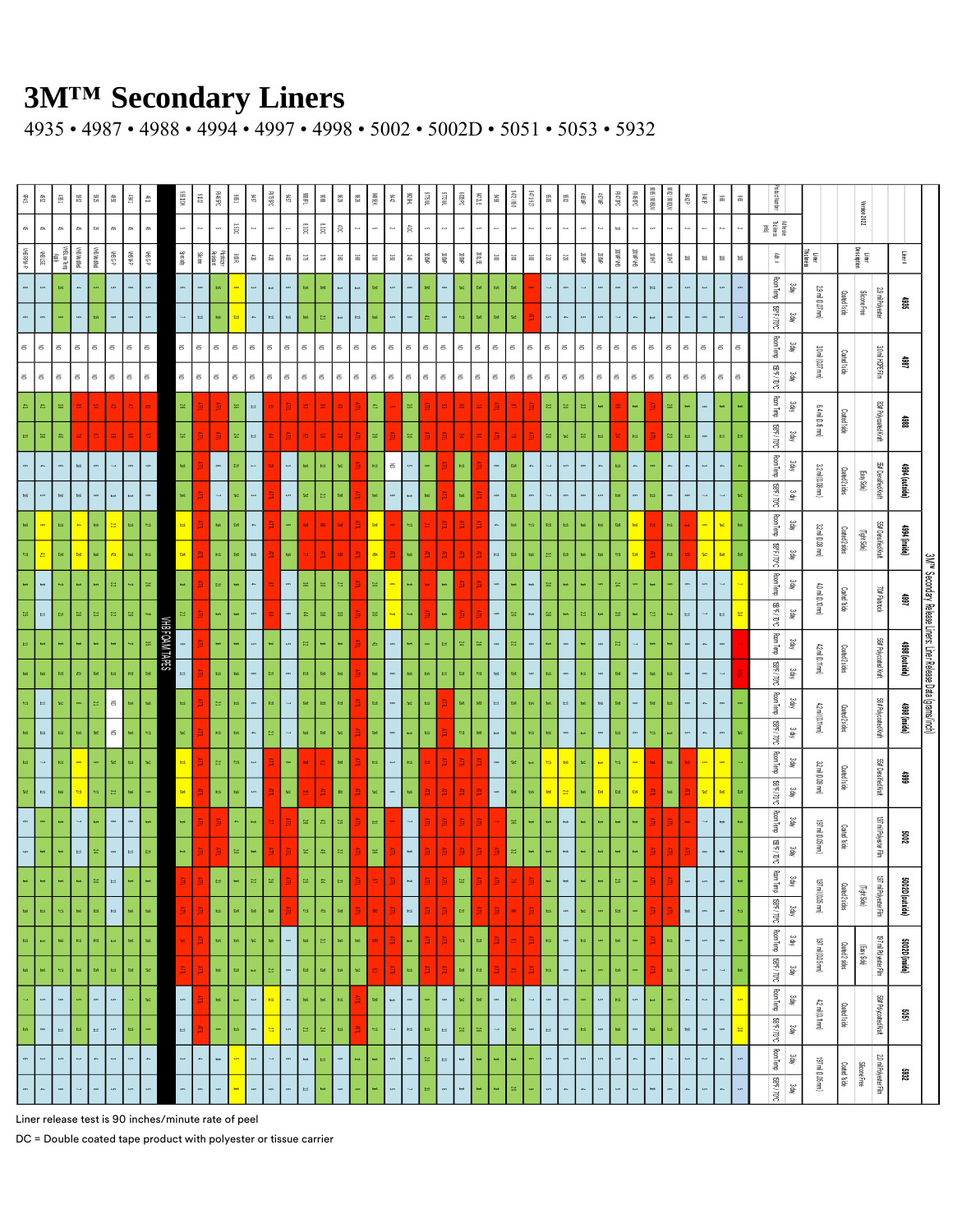4935 • 4987 • 4988 • 4994 • 4997 • 4998 • 5002 • 5002D • 5051 • 5053 • 5932

When adding a secondary release liner to an adhesive, the secondary release liner will have a lower release than the original manufactured liner release. If the original release liner needs to be removed After a secondary release liner is laminated in, the secondary liner release must be higher than the original liner release.



Liner release values increase over 100% with heat (USE CAUTION)

Liner release values are over 50 grams / inch or liner confusion occurs (NOT RECOMMENDED)

Adhesive transferred to Secondary Liner / Liner Confusion (NOT RECOMMENDED)

#### Available Sizes:

| 3M Liner | Minimum Width | Maximum Width | Standard Length |
|----------|---------------|---------------|-----------------|
| Number   | (inches)      | (inches)      | (yards)         |
| 4935     | 3             | 13            | 360             |
| 4987     | 3             | 50            | 360             |
| 4988     | 3             | 50            | 360             |
| 4994     |               | 54            | 180             |
| 4997     | 3             | 48            | 360             |
| 4998     | 3             | 50            | 360             |
| 4999     | 3             | 54            | 360             |
| 5002     | 3             | 60            | 360             |
| 5002D    | 3             | 60            | 360             |
| 5051     | 3             | 48            | 360             |
| 5053     | 3             | 13            | 360             |
| 5932     | 3             | 13            | 360             |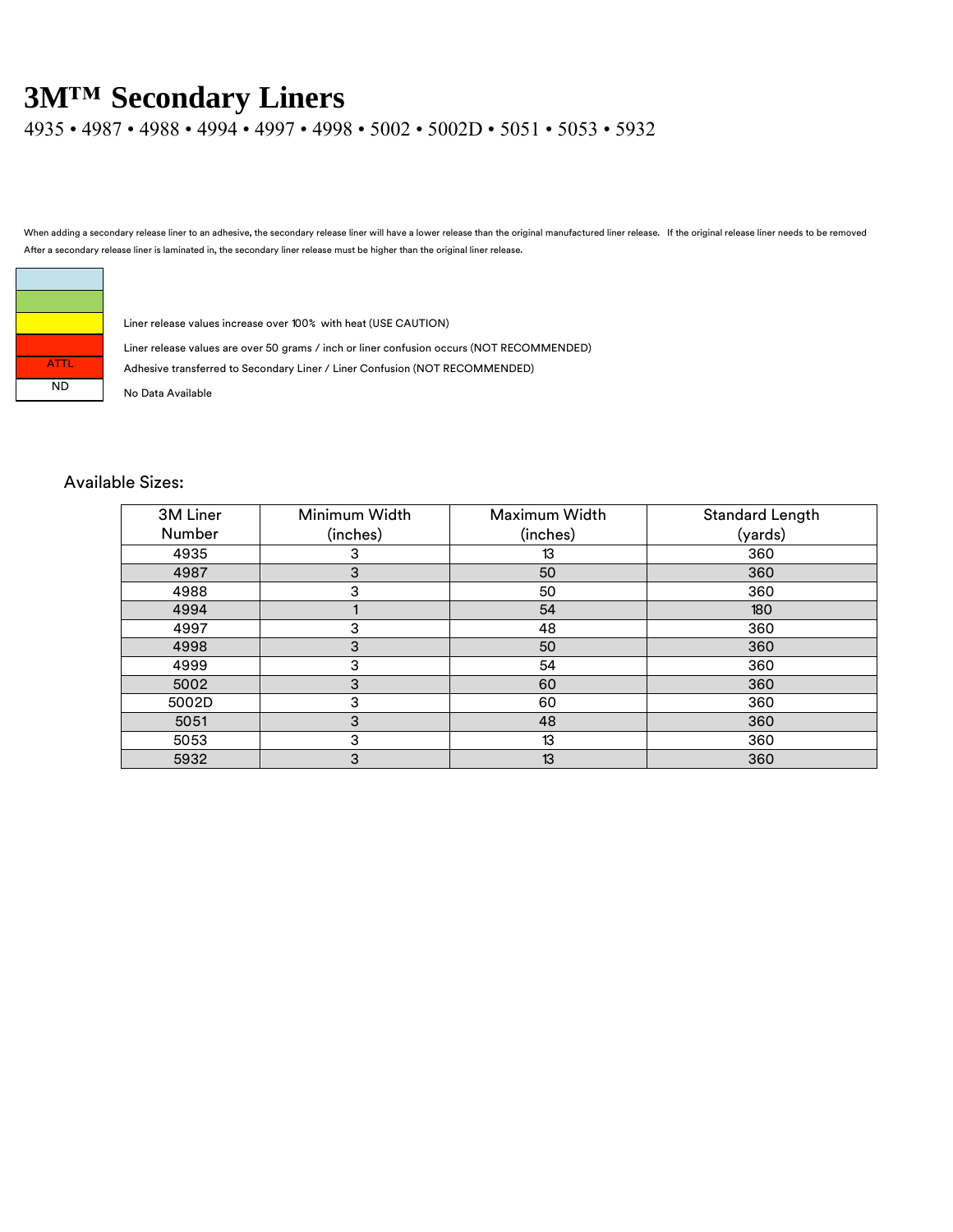4935 • 4987 • 4988 • 4994 • 4997 • 4998 • 5002 • 5002D • 5051 • 5053 • 5932

| <b>Fluoropolymer Liners</b>                                                        | Liners 4935, 5053 and 5932 utilize a proprietary 3M fluoropolymer<br>release coating. Fluoropolymer (non-silicone) release liners generally offer<br>lower liner release than silicone based release coatings and are typically<br>utilized in industries where silicone can affect other processes. 5932<br>generally offers the tightest liner release, 4935 offers a medium liner<br>release level and 5053 offers the lowest liner release and is typically<br>utilized with silicone based adhesives.                                  |
|------------------------------------------------------------------------------------|---------------------------------------------------------------------------------------------------------------------------------------------------------------------------------------------------------------------------------------------------------------------------------------------------------------------------------------------------------------------------------------------------------------------------------------------------------------------------------------------------------------------------------------------|
| <b>Typical Physical</b><br>Properties and<br>Performance<br><b>Characteristics</b> | Note: The following technical information and data should be considered<br>representative or typical only and should not be used for specification<br>purposes.                                                                                                                                                                                                                                                                                                                                                                             |
|                                                                                    | When a 3M secondary liner is added to a pressure sensitive adhesive, in<br>most cases the secondary liner will have lower liner release values than the<br>original or primary liner as in most cases the adhesive will want to stay with<br>the primary liner upon which it was manufactured. The chart on the<br>preceding pages is for reference purposes only to provide some degree of<br>information about the liner release values which may be expected when a<br>given secondary liner is laminated to a selected adhesive family. |